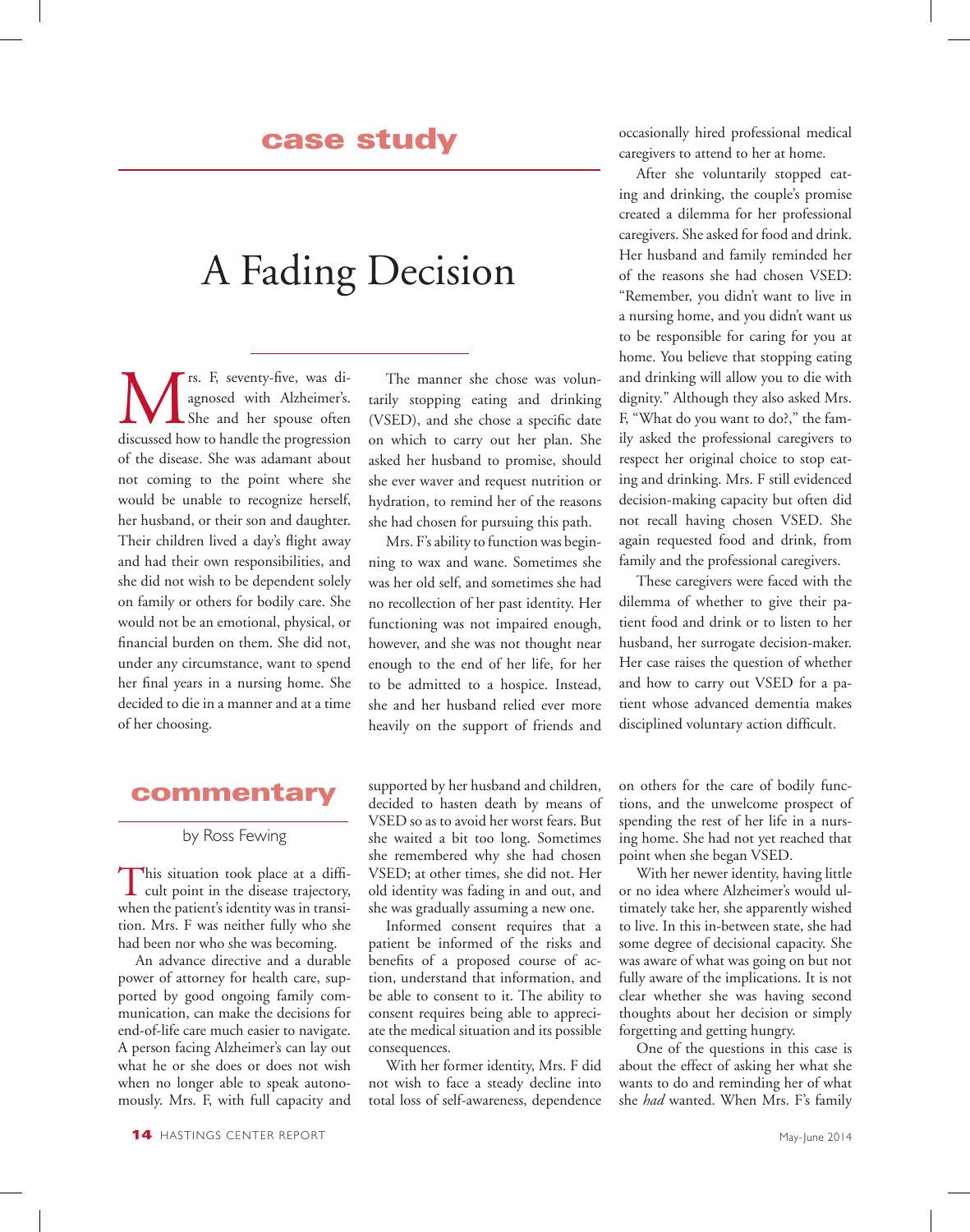reminded her of her decision and asked, "What do you want to do?," their question revealed that they believed she retained some degree of decision-making capacity. It indicated an assumption that she could assess the burdens and benefits and decide whether to proceed with VSED. To remind her of her earlier decision is to speak to the old identity: it seeks to honor her earlier decision. For Mrs. F's new identity, the reminder could carry an element of coercion. If

## commentary

#### by Timothy W. Kirk

Mrs. F's deliberate, proactive deci-<br>
sion to engage VSED to hasten her death is a legal choice in all fifty states. Patients who have decisionmaking capacity can make a considered choice to stop eating and drinking, and such a choice should be respected.

The challenge in the case of Ms. F is that VSED requires a sustained, voluntary effort to refuse food and fluids until the patient loses consciousness. After a VSED patient loses consciousness, voluntary eating and drinking is, of course, not possible and, consistent with her previously expressed and documented wishes, artificial nutrition and hydration can be withheld.

By definition, VSED requires the capacity for voluntary action. Two necessary conditions for such voluntarism in the case of VSED are the capacity to make a free, informed decision resonant with the basic tenets of decision-making capacity and the ability to execute that decision by sustaining and exercising a preference consistent with the decision over time. If Mrs. F could not do both, and it appears she could not, than she was likely not capable of the kind of voluntary, sustained decision-making and execution required for VSED to hasten her death.

Mrs. F's husband was promoting Mrs. F's previously expressed wishes by reminding her of her prior decision to refuse food and fluids and explaining to her the reasons for that decision. If they were comfortable doing so, Mrs.

she wants food now, to tell her that she had wanted to avoid eating may be confusing and frightening. If she is simply forgetting, however, it may be helpful.

The situation also creates a problem for professional caregivers. To whom do they listen? Ideally, VSED should be used only by those who are able to exercise their autonomy and before their identity begins to wobble.

Like the family, the professional caregivers are negotiating a gray area. If Mrs.

F's health care providers could have done the same. Doing so would have provided Mrs. F with important information necessary to make a deliberate decision each day about whether to eat and drink. Such reminders to a patient like Mrs. F may be persuasive, but as long as the patient understands that she is free to make the decision, they are not coercive.

In cases like Mrs. F's, hired caregivers should not honor the family's request to withhold food and fluids from the patient if she decides to eat or drink. Voluntary oral feeding is not medical treatment that requires the informed consent of a patient with formal decision-making capacity. Rather, all patients are assumed to have the right of assent regarding voluntary eating and drinking. Therefore, a request by a surrogate decision-maker to withhold feeding from a patient who wishes to eat should not be honored. Similarly, a request by a surrogate decision-maker to feed a patient who does not wish to eat should also not be honored. Simply stated, patients have the right to eat or not eat as they wish.

Because eating and drinking are not complex medical interventions and carry with them minimal risk, the capacity to make decisions about voluntary oral intake requires minimal cognitive function. Indeed, health care providers routinely offer food to (or, if necessary, hand feed) patients with minimal cognitive or expressive function: patients who have experienced a traumatic brain injury, had a cerebrovascular accident, or have advanced dementia. If such patients accept food, this is taken as a

F has not yet crossed the threshold from capacity to complete incapacity, they should respect her request for food and drink. If her request is strong enough, they could even decide to bring her food and drink regularly and let her decide, occasion by occasion, whether to take it. For Mrs. F's old identity, however, to bring food regularly is to challenge her anew each day. It makes retaining her old identify harder, and it might be painful to her.

gestural expression of assent to eating. If such patients purposefully clamp their mouths shut, this is taken as a gestural expression of refusal to eat. So, even if the dementia of a patient who once decided on VSED progresses to the point where she persistently lacks orientation to person, place, and time, her family and hired caregivers should *not* respect a surrogate decision-maker's request to withhold voluntary oral feeding if she is expressing a preference contrary to such a request.

Mrs. F's husband was, to all appearances, acting out of goodwill in an attempt to honor his wife's previously expressed wishes. Doing so in a manner that conflicted with her current wishes, however, was a distortion of respecting her autonomy. In its truest form, autonomy is an expression of self. While Mrs. F might not have recalled her prior wishes, including her plan for VSED, she was still capable of forming and expressing preferences based on her current goals and values. Therefore, it was her current preferences, and not those she expressed earlier in the course of her illness, that should have guided her caregivers' actions regarding eating and drinking.